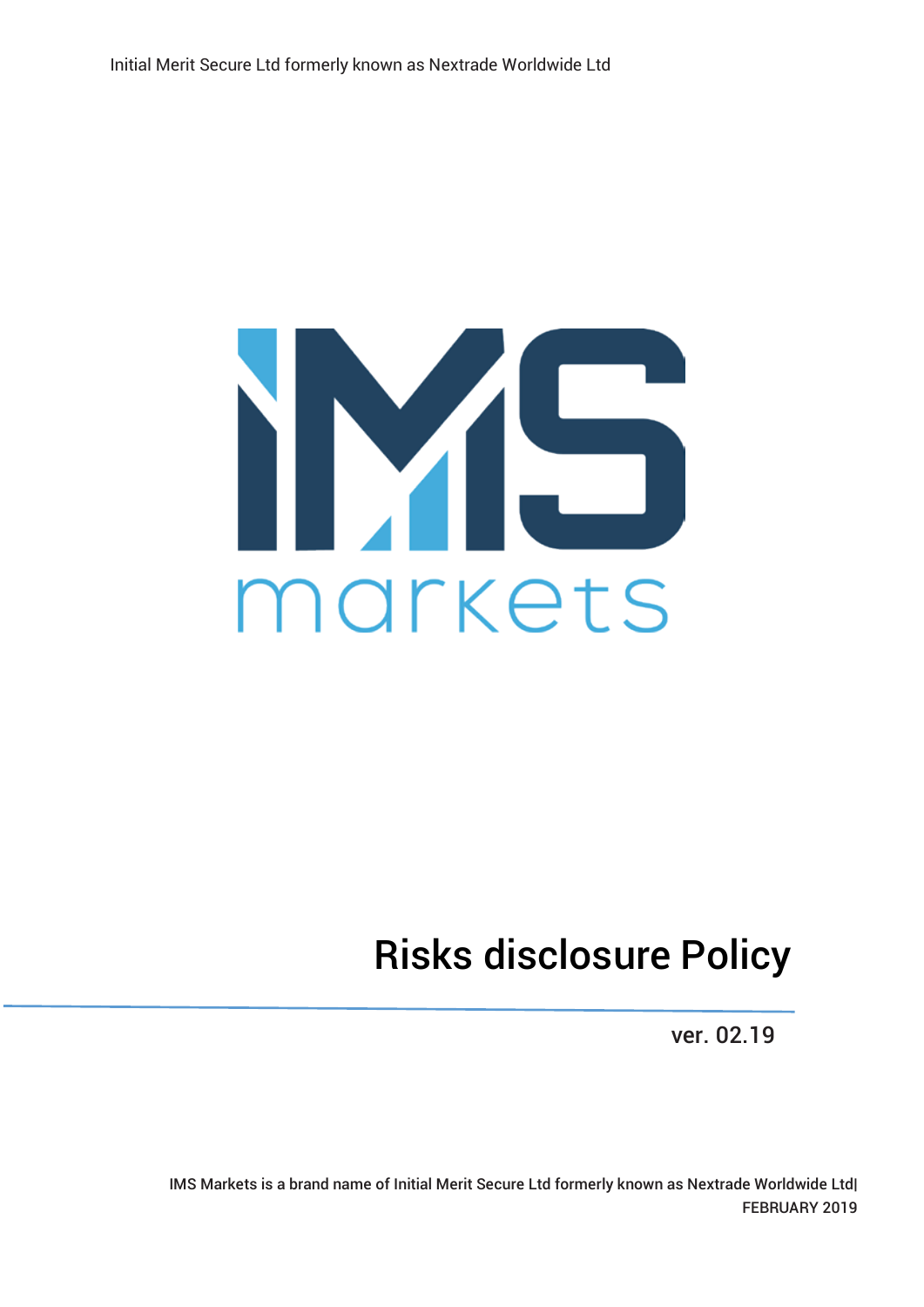## General

Following the implementation of the Markets in Financial Instruments Directive 2014/65/EU ("MiFID II") and in accordance to the provisions of the Financial Services and Activities and Regulated Markets Law of 2017, Initial Merit Secure Ltd formerly known as Nextrade Worldwide Ltd (hereinafter called the "Company") is required to establish and provide to its clients and potential clients Risk Disclosure (hereinafter called the "Policy").

The Company draws clients attention that investing in Financial Instruments on the OTC markets is associated with a considerable risk of incurring losses by the customer. Investing in Financial Instruments on the OTC markets is not suitable for everyone as it may result in loss of invested capital, and in extreme cases, losses may exceed the value of the funds deposited by the customer.

Before the Company opens an account for you, the Company is required to make an assessment of whether the products and/or services you have chosen are appropriate for you, and to warn you if, on the basis of the information you have provided, that any product or service is not appropriate.

The Company may ask you for information about your financial assets and earnings. We do not monitor on your behalf whether the amount of money that you have sent us or your profits and losses are consistent with that information. It is up to you to assess whether your financial resources are adequate and what level of risk you take.

If the client is warned that the given Financial Instruments are not appropriate for him/her and still decides to deal with the Company, the client is deemed to have confirmed that he/she understands the risks involved and accepts them.

## Types of risks

Risk factors associated with investing in financial instruments on OTC markets are:

1) Market risk or the risk of unfavorable changes in the price of the underlying instrument - concluding transactions in financial instruments whose price is based on exchange rates, commodity prices, levels of stock indices or prices of other underlying instruments involves risks occurring in the market on which the underlying instrument is quoted. The risk of the market of the underlying instrument includes in particular the risk of political changes, changes in economic policy and other factors, which could significantly and permanently affect the price of the underlying instrument;

2) Credit risk - OTC transactions may involve greater risk than investing in on-exchange transactions because there is no exchange market on which to close out an open position. It may be impossible to liquidate an existing position, to assess the value of the position arising from an OTC transaction or to assess the exposure to risk. There is no central clearing and no guarantee by any other party of our payment obligations to you, so you are exposed to credit risk with the Company.

3) Currency risk - changes in exchange rates may have a negative impact on the price of financial instruments also when the instruments are not directly based on exchange rates;

4) Interest rate risk - changes in interest rates level could adversely affect the price of financial instruments and, consequently, the financial results of the client;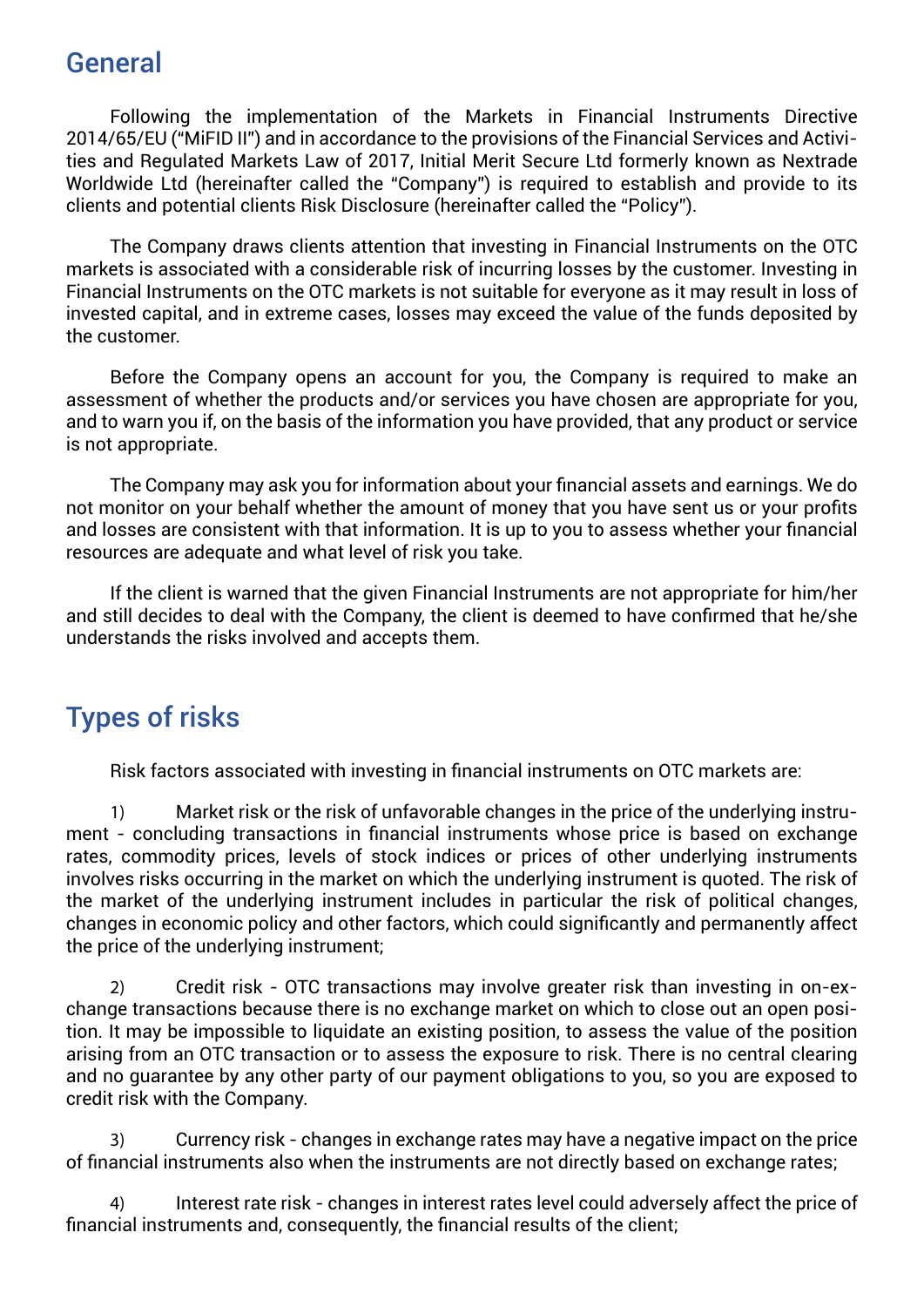5) Leverage risk – it is possible to invest in financial instruments offered by the Company using the financial leverage. This means that the nominal value of the transactions may exceed the value of contributed margin. This leads to situation where even a small change in the price of a financial instrument may have extent impact on the Customer's account. Bearing in mind the interests of client, the Company do not recommended to use the maximum available leverage and suggests careful money management policy;

6) Liquidity risk - the risk of reduction or inability to purchase or sell a financial instrument. Increased liquidity risk may arise in particular in the situation of the market slump or in the case of the publication of important macroeconomic data. The risk of a short-term reduction of liquidity may occur around the closing day for banks offering liquidity (before and after 17:00 New York time);

7) The risk of decline in collateral value - in case of unfavorable changes in the prices of financial instruments there may be a decline in the value of contributed margin. It may result in the automatic closure of the client's open position;

8) Price gap risk - leaving an open position for a period in which there is no trading in financial instruments exposes the investor to an increased risk of price changes of a financial instrument. The opening price after the start of trading may significantly differ from the closing price of the previous trading day. As a result of the price gap, clients positions may be automatically closed, and client may suffer the loss that exceed the value of contributed margin.

9) Slippage risk – pending orders (Limit/Stop/Take Profit/Stop Loss) may be subject to a price slippage, what means that in some circumstances order execution may not be available at your chosen price, then it will be filled at the best available price at that time.

10) Risk of order execution - there is a possibility of failure of the order execution by the Liquidity Provider at earlier offered price. In this case, the Client's order is directed to Liquidity Provider with the next best offer delivered.

11) Operational risk - transactions executed through IT systems carries the risk of errors or delays in the transaction execution or the transmission of the data stream, which does not lie on the side of the Company and for which the Company is not liable. As a result of these irregularities order submitted for execution by the client may not be realized, or the conditions for its execution may differ significantly from the client's intentions;

12) Force Majeure - risk situation, which remains outside the control of the Company and the Client, which can not be predicted in advance, having a significant impact on the business.

13) Your trades may be taxable - There is a risk that your trades may be or become subject to tax and/or any other duty, e.g., due to changes in the relevant laws and regulations or your personal circumstances. The Company does not offer tax advice. The client is responsible for any taxes and/or any other duty which may accrue in respect of his/her trades.

14) There is no guarantee of profit - There are no guarantees of profit nor of avoiding losses when trading CFDs. Neither the Company nor its representatives intend to provide nor can they actually provide such guarantees. The Client has been alerted by means of this Statement that risks are inherent to trading CFDs and that he/she and must be financially able to bear such risks and withstand any losses incurred.